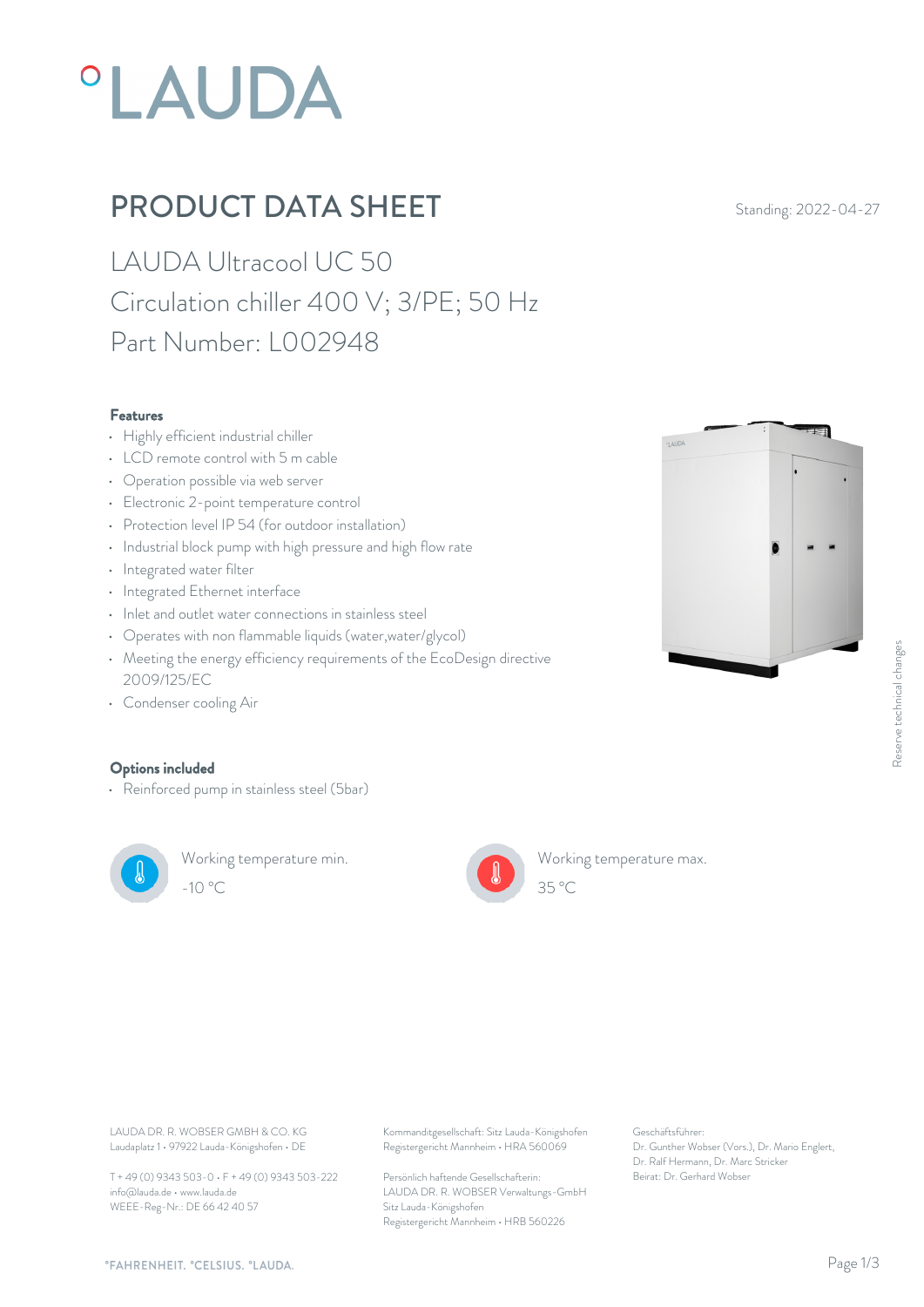

### PRODUCT DATA SHEET Standing: 2022-04-27

LAUDA Ultracool UC 50 Circulation chiller 400 V; 3/PE; 50 Hz Part Number: L002948

#### Technical Features

| Working temperature range                                                                                                                                                  | $-1035 °C$                                 |                                                                                                           |                           |
|----------------------------------------------------------------------------------------------------------------------------------------------------------------------------|--------------------------------------------|-----------------------------------------------------------------------------------------------------------|---------------------------|
| Ambient temperature range                                                                                                                                                  | $-1550 °C$                                 |                                                                                                           |                           |
| Temperature stability                                                                                                                                                      | $0.5 \pm K$                                |                                                                                                           |                           |
| Filling volume max.                                                                                                                                                        | 210 L                                      |                                                                                                           |                           |
| Pump Pressure max.                                                                                                                                                         | 6.5 <sub>bar</sub>                         |                                                                                                           |                           |
| Pump Pressure nominal                                                                                                                                                      | 5.5 bar                                    |                                                                                                           |                           |
| Pump flow rate pressure max.                                                                                                                                               | 250 L/min                                  |                                                                                                           |                           |
| Pump flow rate nominal                                                                                                                                                     | 150 L/min                                  |                                                                                                           |                           |
| In / Outlet connection thread (inside)                                                                                                                                     | Rp 11/2                                    |                                                                                                           |                           |
| Overall dimensions (WxDxH)                                                                                                                                                 | 1040 x 1435 x 1890 mm                      |                                                                                                           |                           |
| Weight                                                                                                                                                                     | 410 kg                                     |                                                                                                           | Reserve technical changes |
| Power consumption max.                                                                                                                                                     | 16.5 kW                                    |                                                                                                           |                           |
| Noise level                                                                                                                                                                | 68.7 dB(A)                                 |                                                                                                           |                           |
| Refrigerant stage 1                                                                                                                                                        | R-410A (GWP 2088); 6.000 kg; 12.5 t CO2-eq |                                                                                                           |                           |
| <b>SEPR</b>                                                                                                                                                                | 5.37                                       |                                                                                                           |                           |
| Power supply                                                                                                                                                               |                                            | 400 V; 3/PE; 50 Hz                                                                                        |                           |
| Power plug                                                                                                                                                                 |                                            |                                                                                                           |                           |
|                                                                                                                                                                            |                                            |                                                                                                           |                           |
| LAUDA DR. R. WOBSER GMBH & CO. KG<br>Kommanditgesellschaft: Sitz Lauda-Königshofen<br>Laudaplatz 1 · 97922 Lauda-Königshofen · DE<br>Registergericht Mannheim · HRA 560069 |                                            | Geschäftsführer:<br>Dr. Gunther Wobser (Vors.), Dr. Mario Englert,<br>Dr. Ralf Hermann, Dr. Marc Stricker |                           |
| T + 49 (0) 9343 503-0 · F + 49 (0) 9343 503-222                                                                                                                            | Persönlich haftende Gesellschafterin:      | Beirat: Dr. Gerhard Wobser                                                                                |                           |

T + 49 (0) 9343 503-0 • F + 49 (0) 9343 503-222 info@lauda.de • www.lauda.de WEEE-Reg-Nr.: DE 66 42 40 57

> Persönlich haftende Gesellschafterin: Beirat: Dr. Gerhard Wobser LAUDA DR. R. WOBSER Verwaltungs-GmbH Sitz Lauda-Königshofen Registergericht Mannheim • HRB 560226